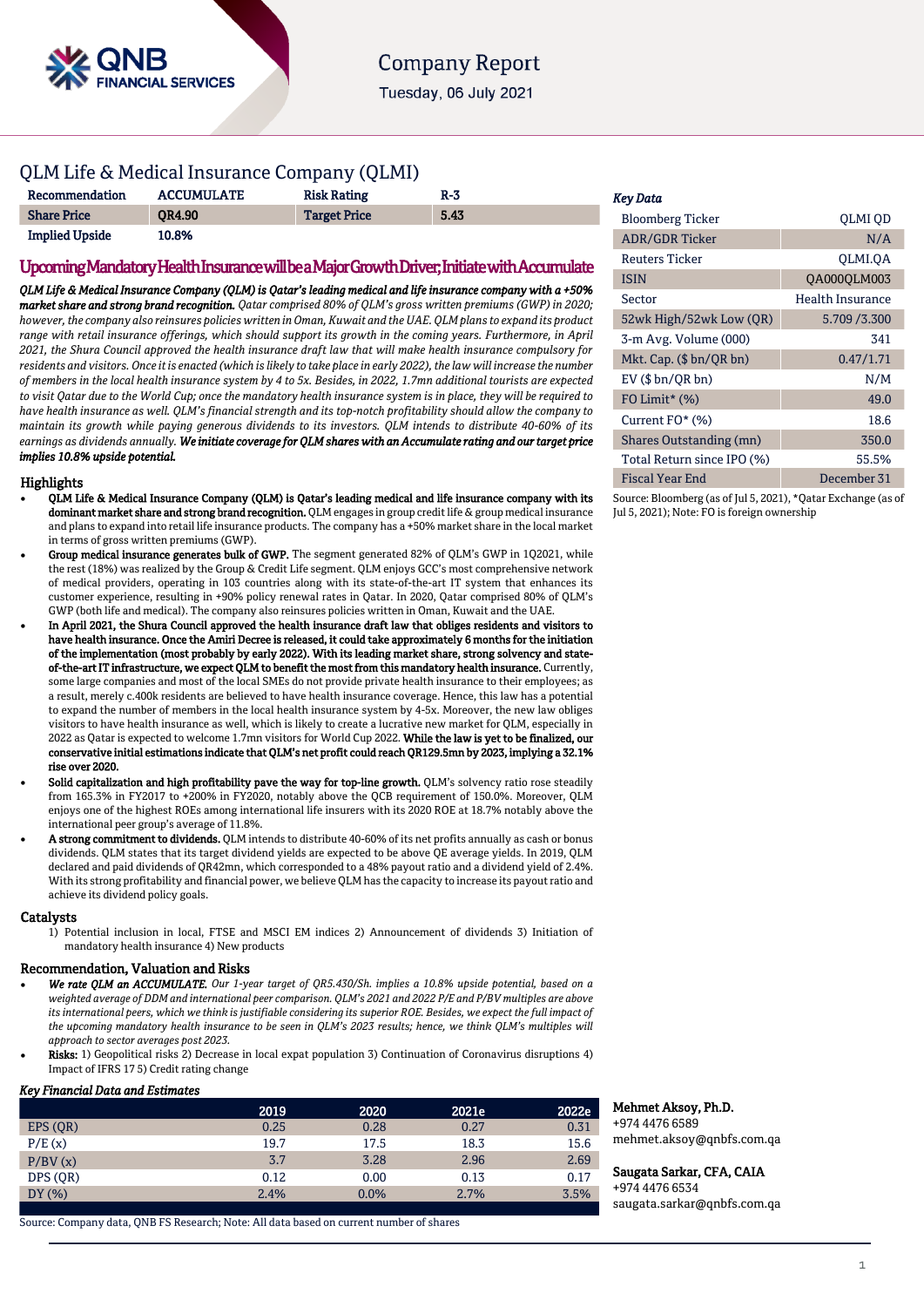

### Valuation

We value QLM shares at QR5.430 with a 10.8% upside potential using a combination of DDM and international peer group multiples. We assign the biggest weight to Dividend Discount Model (DDM) methodology, as we think it captures the long-term potential of companies better than market multiples, especially in the case of QLM. We expect the Mandatory Health Insurance System to be initiated in early 2022, but become fully operational in 2023. Therefore, we expect to see the full impact of the mandatory health insurance plan on QLM's bottom-line and P/E & P/BV multiples by 2023.

### *QLM: Valuation Summary*

| Method                                           | <b>Weight in Overall Valuation</b> | QLM's Upside/Downside Potential |
|--------------------------------------------------|------------------------------------|---------------------------------|
| <b>DDM</b>                                       | 80%                                | 18.8%                           |
| <b>International Comparison</b>                  | 20%                                |                                 |
| P/E, 2021e                                       | 4%                                 | $-20.7%$                        |
| P/BV, 2021e                                      | 4%                                 | $-25.6%$                        |
| Dividend Yield, 2021e                            | 4%                                 | $-9.6%$                         |
| P/E, 2022e                                       | 4%                                 | $-11.1%$                        |
| P/BV, 2022e                                      | 4%                                 | $-39.1%$                        |
| Weighted Average Upside Potential for QLM Shares |                                    | 10.8%                           |
|                                                  |                                    |                                 |

Source: Bloomberg consensus figures for international peers, QNB FS Research Estimates

Positive developments on the new mandatory health insurance system in February and April boosted QLM's share price, leading the stock to outperform the QE Index by 53.5% since the IPO. On February 24, the Cabinet's approval of the draft law regulating healthcare services led QLM shares to reach a peak closing price of QR5.284 by March 02. On April 12, the Shura Council approved the draft law, which led the stock to touch QR5.300 (April 25<sup>th</sup> closing price). Since then, the stock is consolidating, awaiting the Amiri Decree on the subject.



Source: Bloomberg, QNB FS Research

QLM's international peer comparison does not reflect the full picture due to the lack of 2023 consensus data for its peers. While the major parameters of the new scheme are yet to be announced, we expect the new mandatory health insurance to be initiated in 2022 and become fully operational in 2023. Therefore, we anticipate the number of insured employees in the Qatari health insurance system to increase by 0.96mn in 2022 and an additional 0.95mn in 2023. Consequently, we foresee QLM's top- and bottom-lines to reflect the full positive impact of the new system by the end of 2023. Hence, we forecast QLM's P/E multiple to decline from 15.6x in 2022E to 13.2x in 2023E, in-line with its ROE rising from 17.3% to 18.8%, respectively. However, due to the lack of 2023 consensus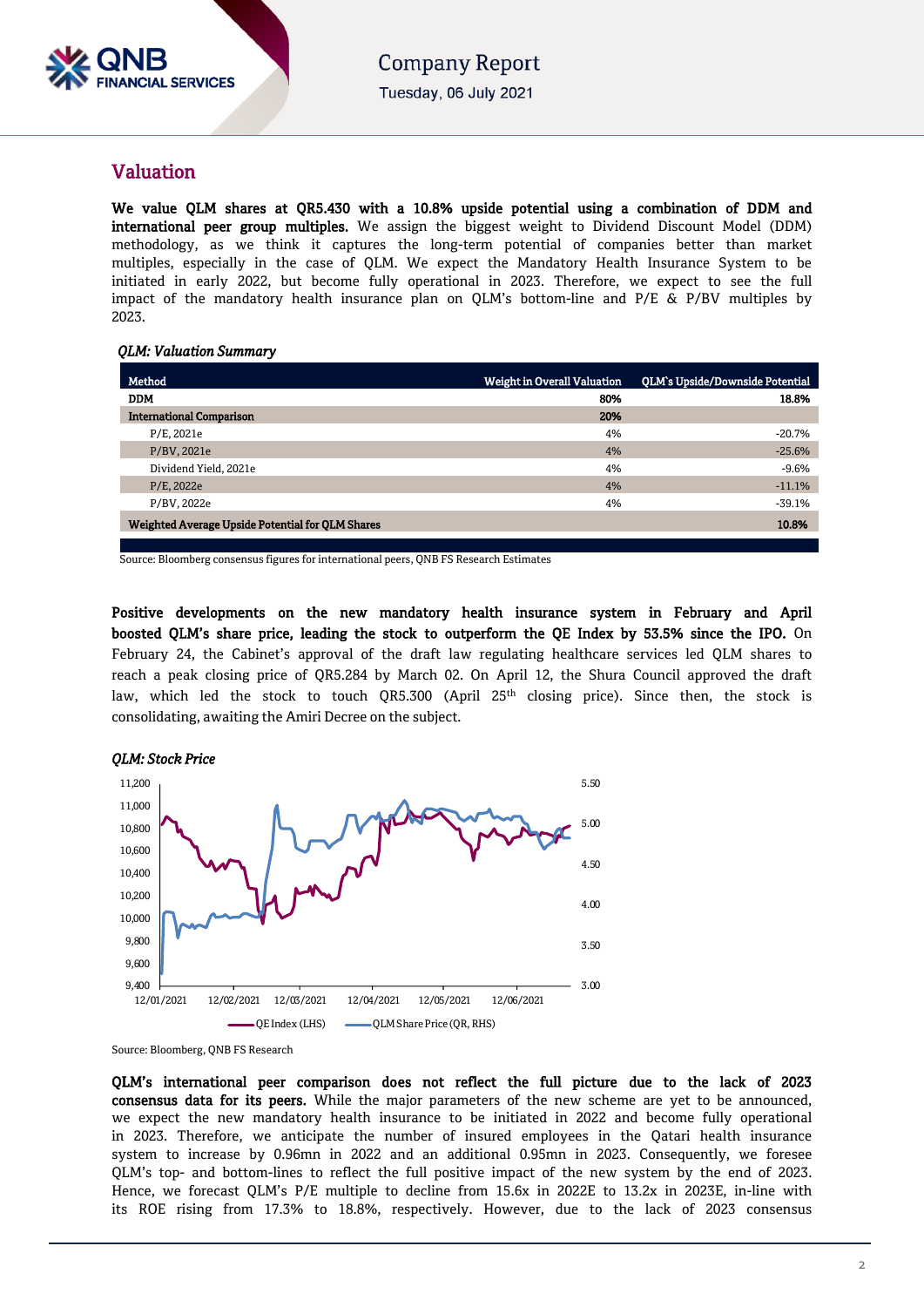

Tuesday, 06 July 2021

estimates for the international peers, we were obliged to base the peer group comparison to 2021 and 2022 forecasts. QLM's 2021E and 2022E P/E multiples (18.3x and 15.6x, respectively) are at a 26.2% and 12.5% premiums to their international peer group averages. QLM's P/BV multiples for 2021E and 2022E (3.0x and 2.7x) are above its peers' 2.2x and 1.6x, which is partially justified due to QLM's strong ROEs (16.2% for 2021E and 17.3% for 2022E vs. the peers' 14.4% and 14.2%, respectively).

| <b>International Peer Group Valuation Multiples vs. OLM</b> |            |           |        |                      |      |                                     |      |      |            |             |                |       |
|-------------------------------------------------------------|------------|-----------|--------|----------------------|------|-------------------------------------|------|------|------------|-------------|----------------|-------|
|                                                             |            | Sh. Price |        | Mcap Beta            | P/E  |                                     | P/BV |      | <b>ROE</b> |             | Dividend Yield |       |
| Company                                                     | Country    |           |        | (LCY) USDmn 5yr adj. |      | 2021e 2022e 2021e 2022e 2021e 2022e |      |      |            |             | 2020a          | 2021e |
|                                                             |            |           |        |                      |      |                                     |      |      |            |             |                |       |
|                                                             |            |           |        |                      |      |                                     |      |      |            |             |                |       |
| <b>BUPA ARABIA FOR COOPERATIVE</b>                          | <b>KSA</b> | 126.8     | 4,057  | 0.91                 | 24.2 | 18.1                                | 3.29 | 2.84 | 12.8%      | 18.1%       | 1.4%           | 1.9%  |
|                                                             |            |           |        |                      |      |                                     |      |      |            |             |                |       |
| UNUM GROUP                                                  | U.S.       | 28.7      | 5,860  | 1.56                 | 6.1  | 5.3                                 | 0.49 | 0.44 | 8.9%       | 9.3%        | 4.0%           | 4.1%  |
| MEDIBANK PRIVATE LTD                                        | Australia  | 3.1       | 6.507  | 0.74                 | 20.7 | 20.8                                | 4.37 | n.a. | 22.2%      | 21.0%       | n.a            | 3.9%  |
| NIB HOLDINGS LTD                                            | Australia  | 6.6       | 2,270  | 0.70                 | 18.3 | 21.5                                | 4.19 | n.a. | 25.2%      | 19.9%       | n.a            | 3.5%  |
| AFLAC INC                                                   | U.S.       | 54.2      | 36,804 | 1.21                 | 10.4 | 10.5                                | 1.05 | n.a. | 10.7%      | 10.2%       | 2.1%           | 2.4%  |
| CNO FINANCIAL GROUP INC                                     | U.S.       | 23.7      | 3,123  | 1.43                 | 10.9 | 10.9                                | 0.58 | n.a. | 5.7%       | 5.5%        | 2.0%           | 2.2%  |
| <b>SUN LIFE FINANCIAL INC</b>                               | Canada     | 63.7      | 30,204 | 1.21                 | 10.7 | 9.9                                 | 1.44 | n.a. | 15.3%      | 15.2%       | 3.1%           | 3.3%  |
| Peer Group Average                                          |            |           |        | 1.11                 | 14.5 | 13.9                                | 2.2  | 1.6  |            | 14.4% 14.2% | 2.5%           | 3.0%  |
| <b>OLM</b>                                                  | Oatar      | 4.9       | 471    | n.a.                 | 18.3 | 15.6                                | 3.0  | 2.7  |            | 16.2% 17.3% | 0.0%           | 2.7%  |
|                                                             |            |           |        |                      |      |                                     |      |      |            |             |                |       |

Source: Bloomberg consensus figures for international peers, QNB FS Research Estimates

Our Dividend Discount Model implies a fair equity value of QR2,037mn for QLM shares, implying an 18.8% upside potential. We have added 1pp to QLM's ERP due to the company's lack of capital market history. While calculating QLM's Cost of Equity, we have considered a risk free rate of 2.1% (US 10-year government bond yield plus Qatar's 10-year CDS spread). We have also added 1pps to QLM's equity risk premium (ERP) for 1x beta due to its limited equity market history as its shares have been trading on the QE since January 12, 2021. This gets us to a 7.8% ERP for 1x beta. As a result, we have calculated QLM's cost of equity at 9.9% for a beta of 1.0x.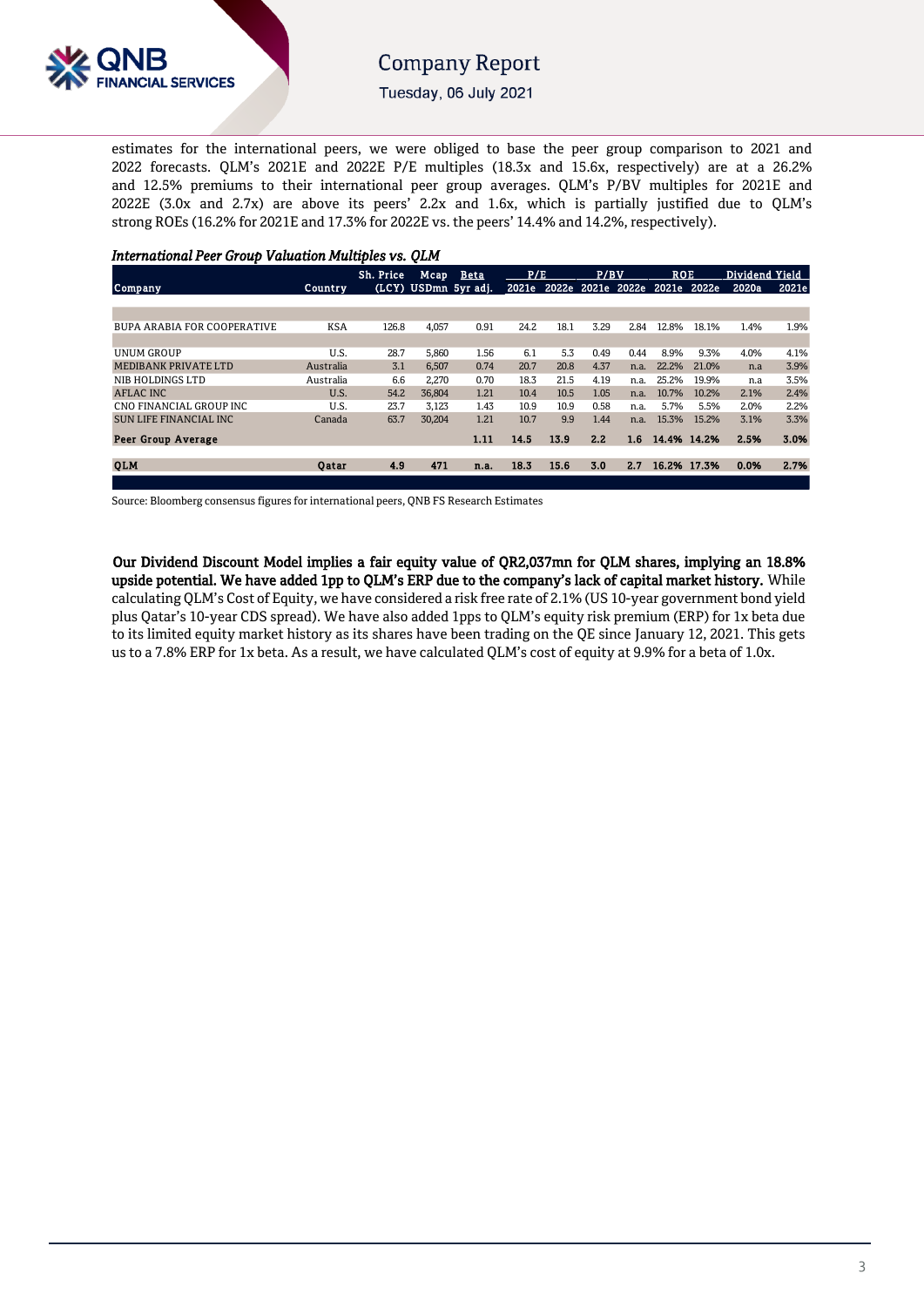

Tuesday, 06 July 2021

### *DDM Summary (QR000)*

|                                                 | 2021E     | 2022E   | 2023E   | 2024E   | 2025E   | 2026E   | 2027E   | 2028E   | 2029E   | 2030E   |
|-------------------------------------------------|-----------|---------|---------|---------|---------|---------|---------|---------|---------|---------|
|                                                 |           |         |         |         |         |         |         |         |         |         |
| <b>Cost of Equity</b>                           | 9.9%      | 9.9%    | 9.9%    | 9.9%    | 9.9%    | 9.9%    | 9.9%    | 9.9%    | 9.9%    | 9.9%    |
| RFr (US 10 yr+Qatar 10yr CDS)                   | 2.1%      | 2.1%    | 2.1%    | 2.1%    | 2.1%    | 2.1%    | 2.1%    | 2.1%    | 2.1%    | 2.1%    |
| ERP                                             | 7.80%     | 7.80%   | 7.80%   | 7.80%   | 7.80%   | 7.80%   | 7.80%   | 7.80%   | 7.80%   | 7.80%   |
| ERP for 1x Beta                                 | 7.80%     | 7.80%   | 7.80%   | 7.80%   | 7.80%   | 7.80%   | 7.80%   | 7.80%   | 7.80%   | 7.80%   |
| Beta                                            | 1.00      | 1.00    | 1.00    | 1.00    | 1.00    | 1.00    | 1.00    | 1.00    | 1.00    | 1.00    |
| <b>Cost of Equity</b>                           | 9.9%      | 9.9%    | 9.9%    | 9.9%    | 9.9%    | 9.9%    | 9.9%    | 9.9%    | 9.9%    | 9.9%    |
| <b>Net Earnings Attibutable to Shareholders</b> | 93,967    | 110,007 | 129,515 | 149,658 | 170,806 | 192,876 | 216,724 | 241,656 | 267,693 | 294,875 |
| Payout Ratio                                    | 50%       | 55%     | 60%     | 60%     | 60%     | 60%     | 60%     | 60%     | 60%     | 60%     |
| Dividends                                       | 46,984    | 60,504  | 77,709  | 89,795  | 102,483 | 115,726 | 130.034 | 144.994 | 160,616 | 176,925 |
| Cost of Equity                                  | 9.9%      | 9.9%    | 9.9%    | 9.9%    | 9.9%    | 9.9%    | 9.9%    | 9.9%    | 9.9%    | 9.9%    |
| Discount Factor                                 | 1.00      | 1.10    | 1.21    | 1.33    | 1.46    | 1.61    | 1.76    | 1.94    | 2.13    | 2.34    |
| <b>PV</b> of Dividends                          | 46.984    | 55,040  | 64,308  | 67,599  | 70,184  | 72,096  | 73,694  | 74,752  | 75,328  | 75,484  |
| <b>Sum of PV of Dividends</b>                   | 675,467   |         |         |         |         |         |         |         |         |         |
| <b>Terminal Value of Dividends</b>              |           |         |         |         |         |         |         |         |         |         |
| <b>Terminal Net Profits</b>                     | 125,806   |         |         |         |         |         |         |         |         |         |
| <b>Terminal Payout Ratio</b>                    | 75%       |         |         |         |         |         |         |         |         |         |
| <b>Terminal Dividends</b>                       | 94,355    |         |         |         |         |         |         |         |         |         |
| <b>Terminal Growth Rate</b>                     | 3.0%      |         |         |         |         |         |         |         |         |         |
| <b>Terminal Cost of Equity</b>                  | 9.9%      |         |         |         |         |         |         |         |         |         |
| <b>Terminal Value of Dividends</b>              | 1,362,151 |         |         |         |         |         |         |         |         |         |
| <b>Fair Value of Equity</b>                     | 2,037,618 |         |         |         |         |         |         |         |         |         |
| Shares o/s (mn)                                 | 350,000   |         |         |         |         |         |         |         |         |         |
| 12M target price per share                      | 5.82      |         |         |         |         |         |         |         |         |         |
| 12 Month Upside Potential                       | 18.8%     |         |         |         |         |         |         |         |         |         |

### DDM SENSITIVITY

#### TARGET SHARE PRICE SENSITIVITY TO TERMINAL GROWTH RATE AND DISCOUNT RATE

|              |       |      |      | <b>Terminal Growth Rate</b> |      |      |
|--------------|-------|------|------|-----------------------------|------|------|
|              |       | 2.0% | 2.5% | 3.0%                        | 3.5% | 4.0% |
|              | 8.9%  | 5.82 | 6.12 | 6.48                        | 6.90 | 7.40 |
|              | 9.4%  | 5.56 | 5.82 | 6.12                        | 6.48 | 6.90 |
| $\mathbf{I}$ | 9.9%  | 5.33 | 5.56 | 5.82                        | 6.12 | 6.48 |
|              | 10.4% | 5.13 | 5.33 | 5.56                        | 5.82 | 6.12 |
| E<br>F       | 10.9% | 4.95 | 5.13 | 5.33                        | 5.56 | 5.82 |

### RE PRICE UP SIDE POTENTIAL SENSITIVITY TO TERMINAL GROWTH RATE AND DISCOUNT **F**

| 2.5%  |       |       |       |
|-------|-------|-------|-------|
|       | 3.0%  | 3.5%  | 4.0%  |
| 25.0% | 32.2% | 40.8% | 51.1% |
| 18.8% | 25.0% | 32.2% | 40.8% |
| 13.5% | 18.8% | 25.0% | 32.2% |
| 8.8%  | 13.5% | 18.8% | 25.0% |
| 4.7%  | 8.8%  | 13.5% | 18.8% |
|       |       |       |       |

Source: QNB FS Research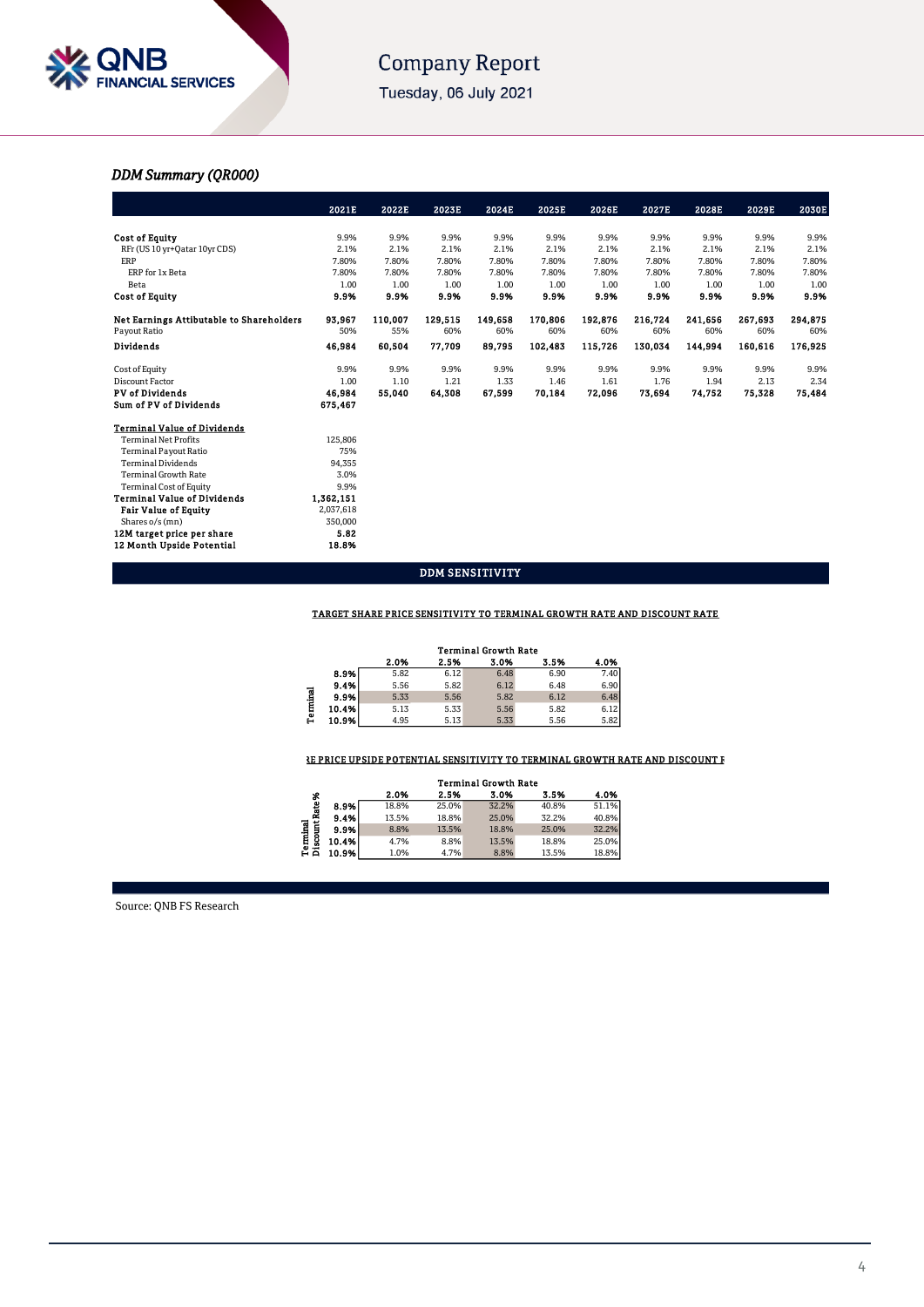

### Investment Themes

- In April 2021, the Shura Council approved the health insurance draft law that obliges residents and visitors to have health insurance. Once the Amiri Decree is released, it could take approximately 6 months for the initiation of the implementation, which we think could happen by early 2022. With its leading market share and its advanced IT infrastructure, we expect QLM to benefit the most from this mandatory health insurance. Currently, some large companies and most of the local SMEs do not provide private health insurance to their employees. Therefore, the introduction of the mandatory health insurance should increase the number of members in the local health insurance system by 4 to 5x. Besides, the new law obliges visitors to have health insurance as well, which is likely to create a lucrative new market for QLM especially in 2022, as Qatar is expected to welcome 1.7mn visitors for the World Cup 2022.
- While the law is still not finalized and the details such as the coverage & price of the basic products are still not available, we still penciled in QLM's net earnings to increase to QR129.5mn by 2023 (up 32.1% vs. 2020), based on conservative assumptions:
	- While we expect the mandatory healthcare system to be operational in early 2022, we think there could be a transition period for the companies to adapt to the new system. Therefore, we modeled in a 50% implementation rate in 2022 and 100% in 2023.
	- We anticipate the basic mandatory health insurance product to be priced at QR800 for residents and QR150 for tourists (although we believe the price for tourists should be variable based on the length of stay). We observe many expat families still use tourist visas during their stay in Qatar; therefore, higher premiums for longer durations may create a further upside to our forecasts. Furthermore, while QLM's loss ratios on health insurance is above 90%, we think the ratio should be much lower for the tourists. Therefore, we anticipate the profitability in the tourist segment to be higher, regardless of potentially higher acquisition costs. Meanwhile, it is noteworthy that QLM's current average GWP per customer is QR3.5k. Therefore, we are of the view that the expected expansion in the number of insured people after the mandatory law will not be proportionally reflected in QLM's bottom-line.
	- We expect the number of residents that have health insurance to increase from c.400k people to 2.3mn with the mandatory law. The draft law addresses "residents"; therefore, we have only considered the expat population in our estimations, to be on the safe side. However, if Qatari citizens are included in the system, the potential market size could be higher than our assumptions.
	- o Again, to be on the safe side, we expect QLM to maintain its 50% market share once the mandatory health insurance system becomes operational. However, we believe it is likely that QLM may get additional market share from its competitors, given its strong solvency ratios (+200%, notably above the legal requirement of 150%) and its state-of-the-art IT systems, that is capable to handle the expected 4-5x increase in the number of insured people in Qatar.
- Growth prospects through life insurance & new retail products. QLM's insurance license allows the company to deal directly with retail customers. Therefore, QLM believes that it will be able to tap the local market with a wider product range in the coming periods. QLM is currently in the process of rolling out new products targeting retail customers. The life insurance segment in Qatar remains untapped, with a penetration rate of 0.03% (3% in the U.S. and 4.2% in the EU) and density (total life premiums per capita) of \$18, notably below U.S. & EU's \$2k in 2019. This is partially due to attractive pension plans provided to citizens by the State. Currently, we believe the market is underserved with innovative products & services and there could be demand for savings/investment-linked products. Furthermore, the Covid-19 pandemic has ignited the demand for protection products like term-life. Micro insurance is another untapped area in Qatar, which can generate consistent streams of revenue to insurers with good margins.
- International expertise and support from QIC's GCC network should also support QLM's growth. QLM insures and or reinsures risk in overseas markets such as the UAE, Oman and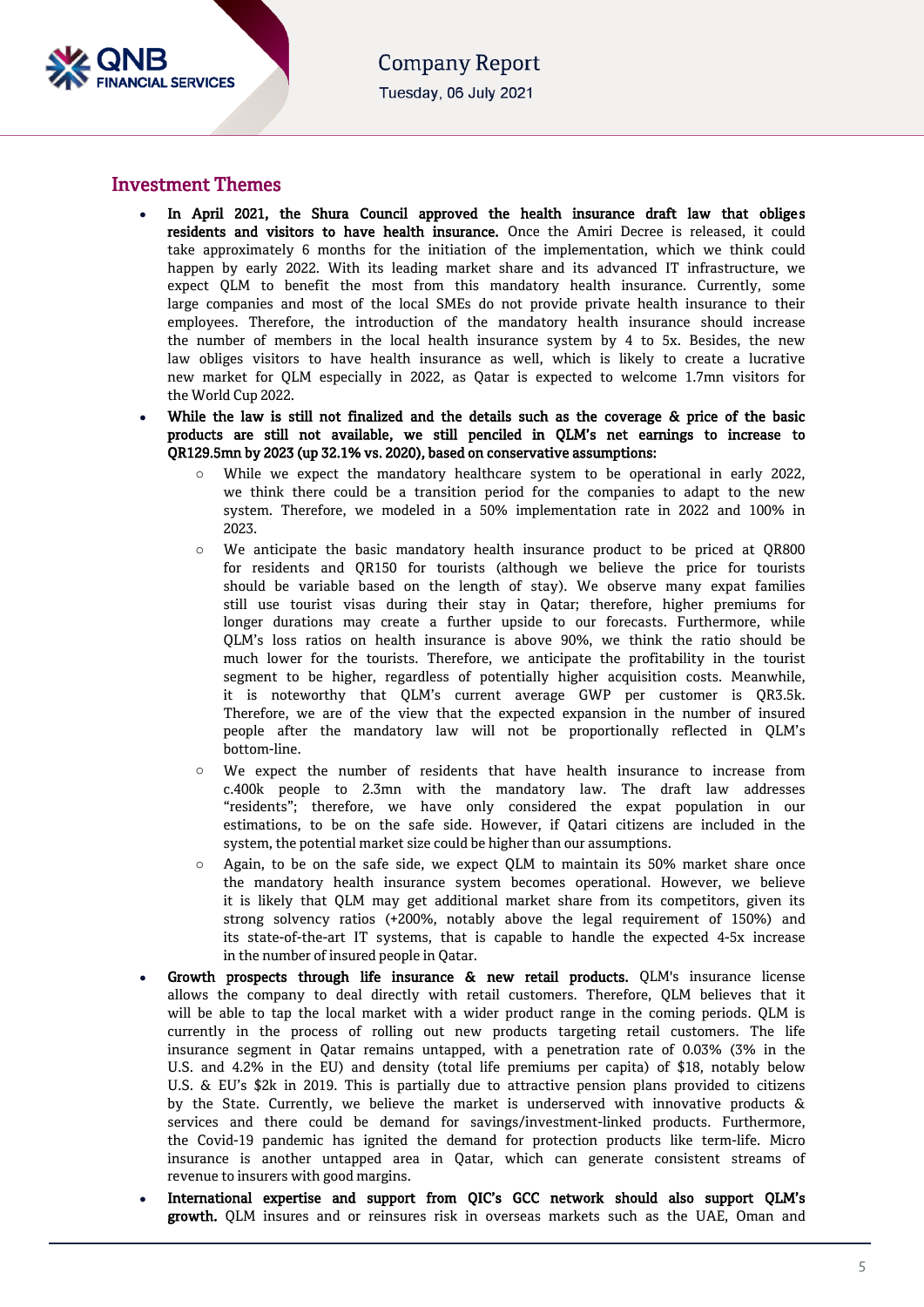

Tuesday, 06 July 2021

Kuwait. In 2019, its international network generated 23% of QLM's life and medical insurance GWP. Apart from these markets, QLM's subsidiary Q Life previously reinsured risks written through the Labuan Branch (until 2017). On the life insurance front, QLM's GWP originating from the UAE, Oman and Kuwait accounted for 16% of total life GWP in FY2020. QLM plans to steadily expand its reinsurance portfolio in the GCC while keeping a strict vigil that the quality of underwriting is not compromised.

### *QLM GWP Breakdown (2020)*



Source: QLM, QNB FS Research

- o UAE: QLM's predecessor Q Life, reinsured UAE-written policies since its incorporation in 2011 and has maintained the business. QLM's ex-parent company (QIC) has branches in Dubai & Abu Dhabi, which serve several large corporate clients. QLM reinsures 50% of the medical portfolio of QIC's UAE branches while also reinsuring the UAE-written life insurance policies coming from various channels, including UAE-based life insurers and brokers.
- Oman: Since 2011, QLM has acted as a reinsurer for medical and life policies written in the Sultanate of Oman by OQIC, a subsidiary of QIC. In 2020, QLM reinsured 60% of the medical portfolio of OQIC vs. 80% in 2019, and 100% in 2018 and 2017. On the life insurance front, QLM reinsured 90% of OQIC's life insurance portfolio in 2020 vs. 90% in 2019, and 100% in 2018 and 2017. Aside from reinsuring OQIC's life and medical policies, QLM also reinsures life insurance written by other Omani insurers.
- Kuwait: Since 2011, QLM reinsured the medical portfolio of QIC's subsidiary in Kuwait (KQIC). QLM only accepts risks with favorable financial and underwriting terms. On the life insurance segment, QLM reinsures policies from various Kuwaitbased life insurers as well.
- Other countries: While QLM no longer reinsures risks outside of the UAE, Oman and Kuwait, it used to be active in other overseas countries as well. 1) Malaysia: In 2015, Q Life established a branch entity in Labuan, Malaysia. However, at the beginning of 2017 the Labuan branch ceased to underwrite new businesses. All previously underwritten Labuan policies have expired and the branch is in runoff. 2) Until 2018, a small part of QLM's life reinsurance business originated in Taiwan, Jordan, Lebanon, Libya, Palestine and Iraq.
- Successful investment management performance with a risk-averse asset allocation approach. As of 1Q2021, QLM has QR1,247mn of investment assets, 46.5% of which is in cash deposits. While QLM's average investment yield was higher in 2018 and 2019 (5.4% and 5.5%, respectively, vs. 3.6% in 2020 and 3.1% in 1Q2021 on an annualized basis), we think the yield could have room for recovery in the coming periods. 1Q2021 investment returns were adversely impacted due to the lower deposit rates and global inflation worries that impacted bond yields. Nevertheless, we expect QLM's investment portfolio to perform relatively better in 2H2021 as economies continue to normalize at an accelerated pace due to the higher proportions of vaccinated populations. QLM has notably high amount of cash on the sidelines (46.5% of total investments as of 1Q2021 vs. 23% as of 1H2020) to benefit from a potential increase in bond & equity prices in the coming months.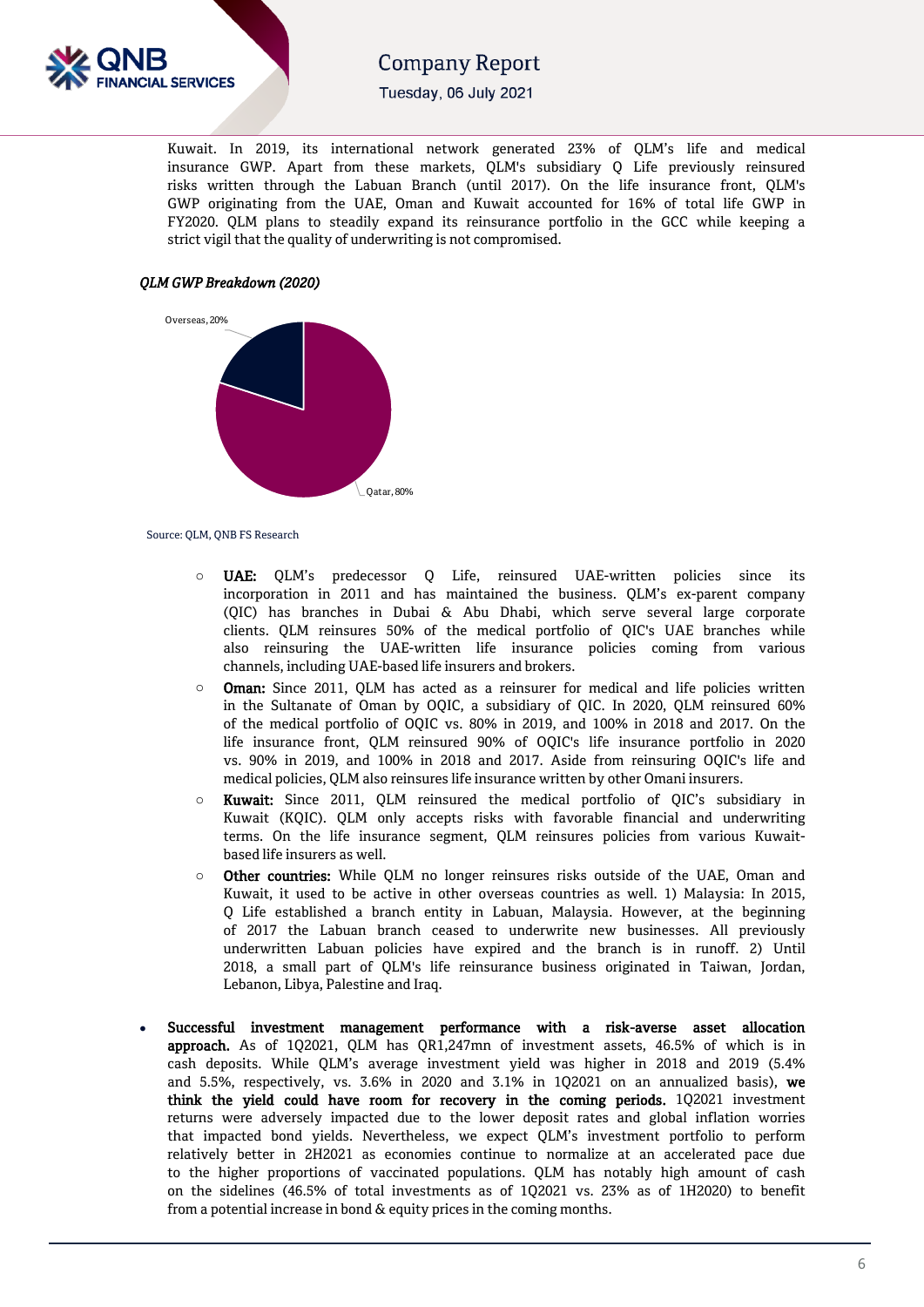Tuesday, 06 July 2021





Source: QLM, QNB FS Research

**SERVICES** 

- QIC's (QATI) backing continues after the IPO as well. QIC, QLM's pre-IPO parent company, is the largest local insurer, recording \$3.4bn in gross written premiums in 2020. We expect QLM to continue on leveraging its relationship with QIC's group entities in the UAE, Oman and Kuwait to source reinsurance business from those markets. Aside from supporting QLM's insurance business, QIC supports QLM's investment management activities as QLM's investment management functions is carried out by a wholly owned subsidiary of QIC (Epicure Investment Management).
- Exceptionally high client loyalty. QLM has consistently retained approximately 90% of its existing Qatar business since FY2017 because of a differentiated product range, service quality, competitive pricing and IT infrastructure.
- Economies of scale advantages: There are currently 12 active licensed insurers in Qatar, most of which deal in conventional/non-Islamic insurance with a few operating in the takaful/Shari'ah-compliant space. QLM is the biggest player in the medical insurance segment in terms of gross written premiums in Qatar with an estimated 50-55% market share, followed by Al Koot. MetLife Gulf and QGIRCO are the other active players in the local medical insurance segment. Qatari medical insurance market is highly competitive and contracts are generally awarded via tenders. QLM's relatively bigger client base gives it an edge in winning new business. QLM is anticipated to have a market share slightly above 50% in the medical insurance segment.
- QLM's combined ratio has been continuously improving since 2017 from 98% in 2017 to 94% in 2020 driven by the following countermeasures to reduce claims, operation and acquisition costs as well as increasing revenues from accounts with high loss ratios: 1) QLM has been weeding out accounts with high loss ratios 2) The company corrected renewal premiums and benefit pricing in-line with claims 3) The company enhanced its control of overall claim costs 4) QLM plugged the malpractices of providers in order to reduce the claims 5) Digital transformation over the past years through automation of process has brought operating expenses lower 6) Significant portion of the business is directly acquired from the clients, resulting in lower net acquisition costs.
- To be conservative, we expect the combined ratio to average at 95.7% during 2021-2023, as we think the drop in 1Q20201 to 92.2% could be temporary due to low healthcare demand given COVID-19 worries. Furthermore, as part of the coronavirus counter-measures, the provision of non-emergency medical services in private health facilities were stopped throughout March'21; as such, we believe these measures also lowered the loss ratio temporarily in 1Q2021.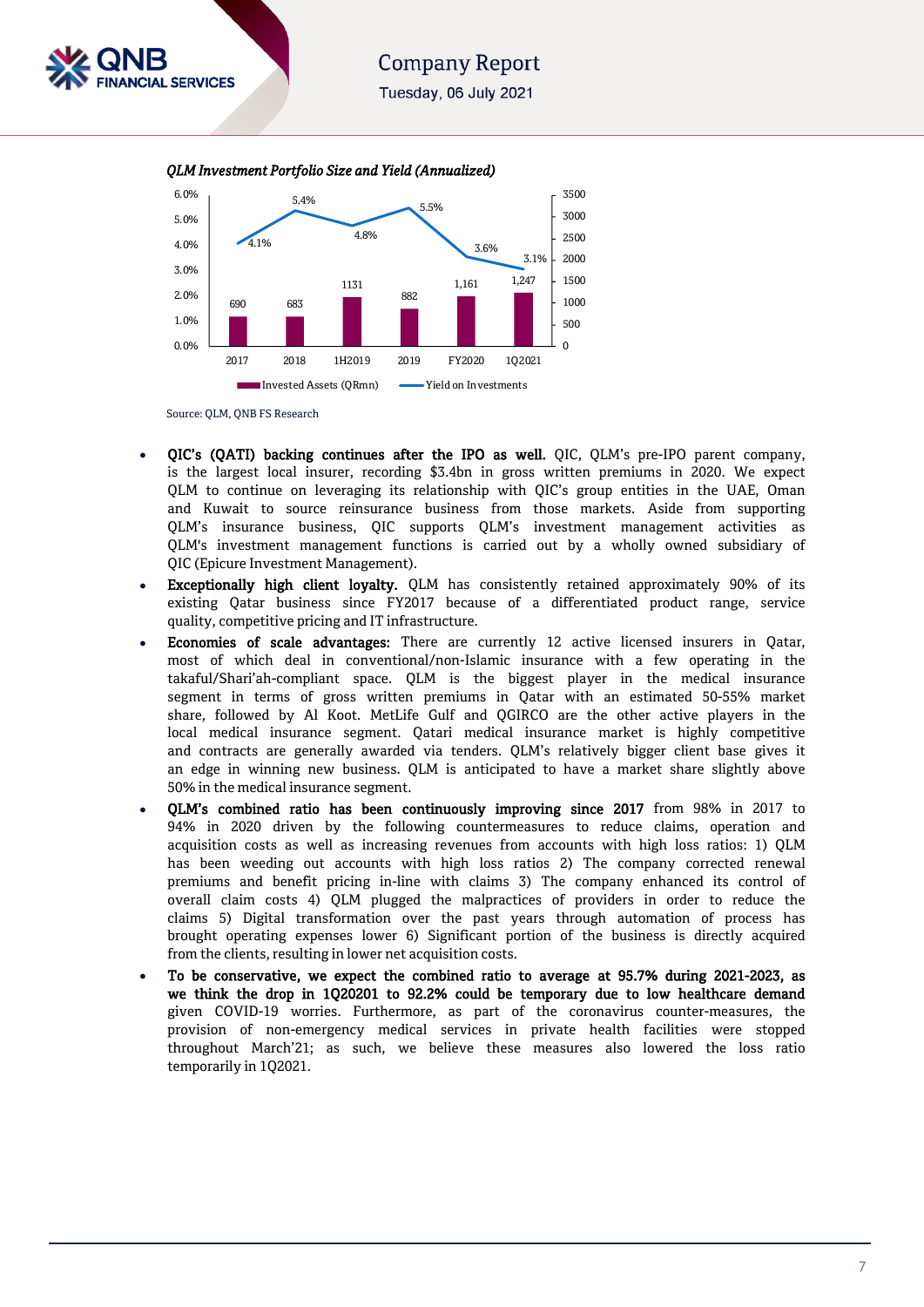

Tuesday, 06 July 2021

 *QLM's Loss, Acquisition and Combined Ratios*



Source: QLM, QNB FS Research

- QLM's solid capitalization and strong profitability pave the way for top-line expansion without capital injection. On January 14 2021, Standard & Poor's assessed the Financial Strength Rating of QLM Life & Medical Insurance Company QPSC on a stand-alone basis and rated QLM as "A-" with a stable outlook. The assessment came after the withdrawal of parental guarantee of QIC following the IPO, underlining that QLM's own balance sheet strength and its strong profitability is enough to maintain top-notch ratings.
- A strong commitment to dividends. QLM's board of directors deem a robust dividend yield to be essential in creating shareholder value; hence, the company intends to pay an annual dividend to its shareholders amounting to 40-60% of QLM's net profit in accordance with the dividend declaration and distribution policy of the company. QLM states that its target dividend yields are expected to be above QE average yields (subject to availability of distributable profits and board of directors' approval). The dividend may be in cash or in the form of bonus shares or a mix of both. In 2019, QLM paid cash dividends of QR42mn, which corresponded to a 48% payout ratio and a dividend yield of 2.4% given the current mcap. With QLM's strong financial position and strong cash generation, we believe the company has the capacity to increase its payout ratio further and achieve its dividend policy goals. In line with its commitment to shareholder value creation through dividends, QLM intended to pay an interim dividend for the period covering Jan'21 to Mar'21 in June'21; however, it was not approved by the QCB (Qatar Central Bank), as the QCB preferred the company not pay dividends based on unaudited interim financials.
- In 1Q2021, QLM recorded QR25.1mn in net income, with a 67.0% growth YoY, thanks to a low base effect, lower risk reserves and normalizing investment income. This was despite a 24% fall in GWP. GWP was affected adversely from a declining labor force resulting in a low member count for QLM and cost measures taken by some companies that reduced benefits. In line with the declining member count and due to the Covid-19 pandemic, which reduced members' hospital visits, movement in unexpired risk reserve fell by 44.3% to QR76.8mn YoY and movement in outstanding claims fell from –QR13.5mn as of 1Q2020 to +QR30.5mn in 1Q2021. Furthermore, as mentioned above, suspension of non-emergency medical services in private health facilities throughout March'21 also positively impacted the loss ratio. Consequently, QLM's loss ratio fell to 81.3% in 1Q2021 from 86.8% in 1Q2020. Investment income also recovered to QR9.6mn in 1Q2021 from QR1.1mn in 1Q2020.
- The population decline is one of the major reasons for the contraction in QLM's GWP YoY in 1Q2021. As of May'21, Qatar's average population fell by 6.4% YoY, whereas Jan-May'21 Qatar's average population is down 5.1% YoY, primarily due to Covid-19 counter-measures (which complicates international travel for expat families) and job losses. We also think population growth is likely to recover in 2H2021 given the easing of Covid-19 countermeasures on international travel. Population growth should also be aided by recovering business sentiment with higher oil prices, which could lead to an expansion in the labor force again. Accordingly, we expect QLM's GWP contraction to be at 5% YoY for 2021 vs. 24% in 1Q2021.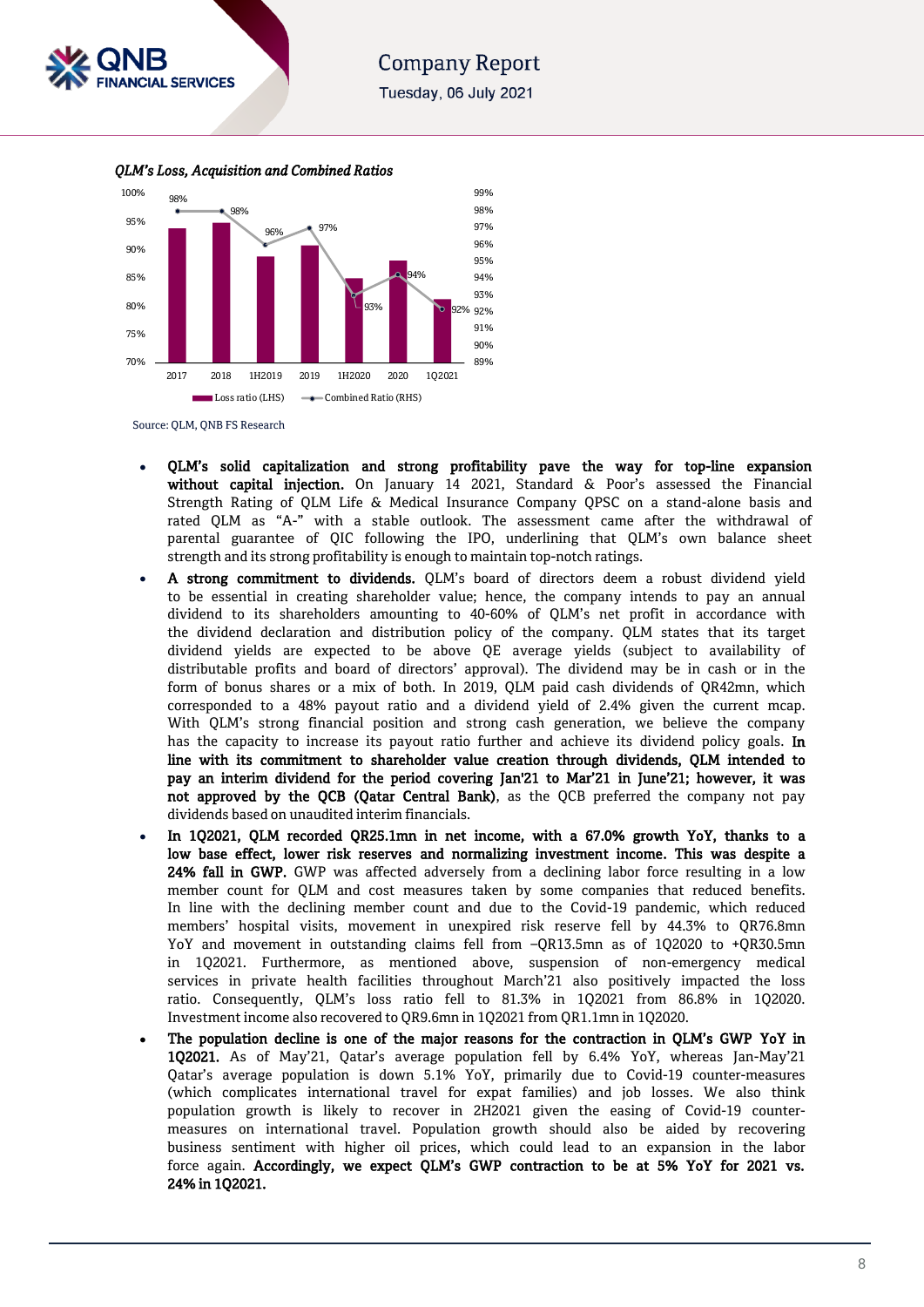

Tuesday, 06 July 2021

2.61 2.66 2.71 2.76 2.65 3.7% 1.8% 1.9% 1.62% -5.1% -10.00% -8.00% -6.00% -4.00% -2.00% 0.00% 2.00% 4.00% 0.00 0.50 1.00 1.50 2.00 2.50 3.00 3.50 4.00 4.50 5.00 2017 2018 2019 2020 2021 (Jan-May) **Constants Average Population (LHS)** Growth Rate (Annual, %, RHS)



Source: QLM, QNB FS Research

### **Catalysts**

- Potential inclusion in local, FTSE and MSCI EM indices.
- Expected initiation of the mandatory health insurance system for residents and tourists to Qatar, ahead of FIFA 2022.
- Above average & better than expected dividends. With dividends being a major driver for investors, better than expected DPS could drive the stock price.
- The impact of IFRS 17. IFRS 17 introduces changes to accounting and reporting standards of insurers such as requiring discounting of loss reserves expected to be paid in more than one year as well as risk adjustment for general insurance contracts. QLM is currently in the process of evaluating the potential impact of IFRS 17 and the study is expected to be completed by 1H2021. The new standard will be effective after January 2023 and although an earlier adoption is permitted, we think QLM may not intend to do so.

### Company Overview

QLM is the successor of Q Life and is Qatar's leading medical & life insurance company with a dominant market share and strong brand recognition in Qatar. The company provides medical and life insurance products for a wide variety of clients (most of the large entities in Qatar). Following its incorporation in 2018, QLM became the business successor of Q Life when it acquired a substantial amount of the insurance business portfolio of Q Life, which had been operational since June 2011. In addition to the portfolio transfer, QLM also acquired QIC's shares in Q Life (Q Life is now a wholly owned subsidiary of QLM). QLM has continued to engage in the same activities as Q Life, including group credit life and group medical. It has also expanded into retail life insurance products. The company will continue to expand into new product lines, including individual medical insurance and investment-linked life insurance. Q Life will not undertake any regulated activities. However, it will continue to provide non-regulated support services to QLM. Furthermore, while Q Life was not authorized to deal with retail clients, QLM's insurance license allows it to issue retail products.

Group medical insurance and the business in Qatar generates the bulk of QLM's GWP. The segment generated +86.2% of QLM's GWP in 2020, while the rest (13.8%) was realized by the Group and Credit Life segment. QLM's policies cover approximately 175k local policyholders. QLM enjoys GCC's most comprehensive network of medical providers operating in 103 countries along with its state of the art IT system that enhances its customer experience, resulting in high policy renewal rates. The company has low client concentration, with no client contributing to more than 8% of GWP. From a geographical point of view, as of 2020, Qatar comprised 80% of QLM's gross written premiums. However, the company also has reinsurance policies originating in Oman, Kuwait and the UAE.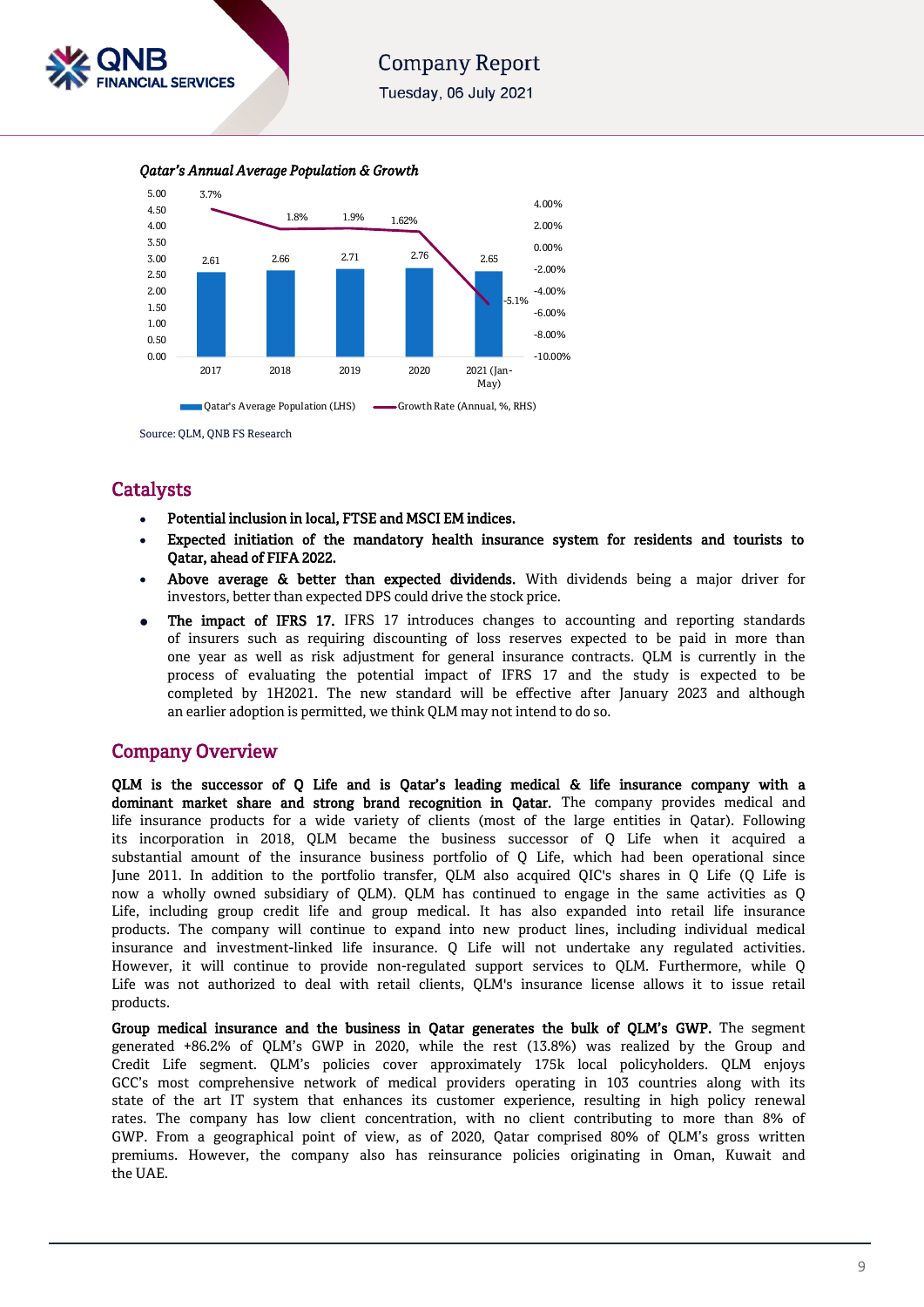

Tuesday, 06 July 2021

During the IPO, Qatar Insurance Company (QATI) was the sole selling shareholder. Apart from 45% stake allocated to Qatari individuals and corporates, a 15% stake was sold to "Anchor Investors". General Retirement and Social Insurance Authority has become the major anchor investor with its 10% stake in QLM, whereas Doha Insurance Group and Qatar Ports Management Company (Mawani) each received 2.5% stakes.

### *QLM Shareholder Structure (Pre & Post-IPO)*



Source: QLM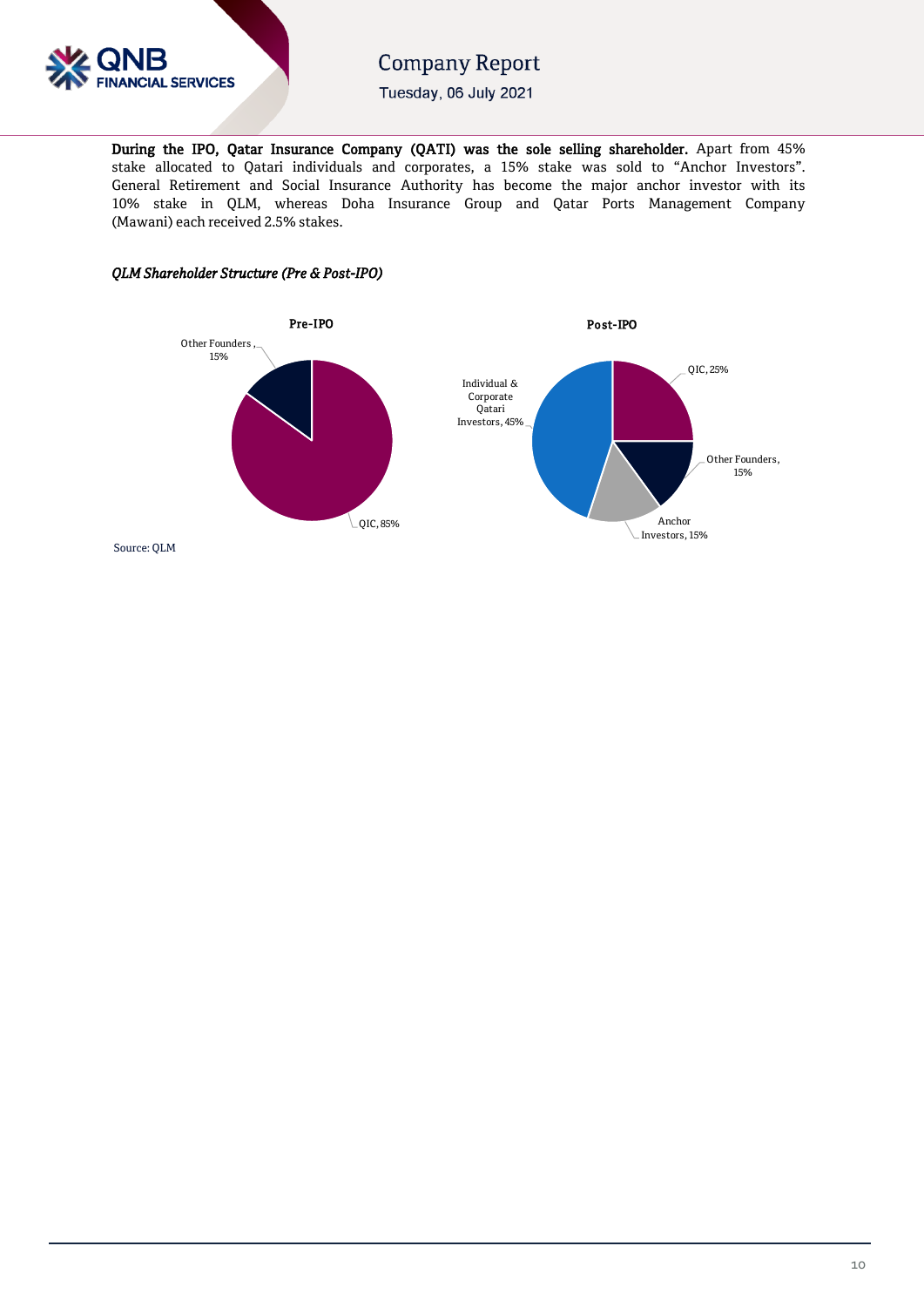### **Company Report** Tuesday, 06 July 2021

### Detailed Financial Statements

*Income Statement (QR000)* 

|                                       | 2017       | 2018         | 2019                          | 2020       | 2021e        | 2022e                       | 2023e        |
|---------------------------------------|------------|--------------|-------------------------------|------------|--------------|-----------------------------|--------------|
| <b>Gross Premiums</b>                 | 1,019,517  |              | 1,050,558 1,020,479 1,001,323 |            |              | 951,257 1,552,601 1,952,753 |              |
| <b>Premiums Ceded to Reinsurers</b>   | $-192,937$ | $-156,889$   | $-77,906$                     | $-67,951$  | $-64.553$    | $-105,361$                  | $-132,516$   |
| <b>Net Premiums</b>                   | 826,580    | 893,669      | 942,573                       | 933,372    |              | 886,703 1,447,239 1,820,236 |              |
| Movement in unexpired risk reserve    | 31,278     | $-19,056$    | $-67,909$                     | 32,923     | $-10,984$    | $-60,302$                   | $-75,843$    |
|                                       | 3%         | $-2%$        | $-7%$                         | 3%         | $-1%$        | $-4%$                       | $-4%$        |
| <b>Net Earned Premiums</b>            | 857,858    | 874,613      | 874,664                       | 966,295    |              | 875,720 1,386,938           | 1,744,393    |
| <b>Gross Claims Paid</b>              | $-951,450$ | $-1,020,987$ | $-908,980$                    | $-826,488$ | $-753,395$   | $-1,164,984$                | $-1,466,232$ |
| Reinsurance Recoveries                | 182,268    | 140,070      | 99,607                        | 53,083     | 55,206       | 55,758                      | 56,316       |
| Movement in Outstanding Claims        | $-38,851$  | 51,045       | 15,282                        | $-78,716$  | $-67,885$    | $-121,776$                  | $-161,133$   |
| Net Commissions                       | 3,508      | 11,335       | $-2,414$                      | $-11,766$  | $-16,473$    | $-26,887$                   | $-33,816$    |
| <b>EBITDA Margin %</b>                | 62.1%      | 68.4%        | 97.1%                         | 8.5%       | 82.9%        | 0.0%                        | #REF!        |
| <b>Net Underwriting Results</b>       | 53,333     | 56,076       | 78,159                        | 102,408    | 93,173       | 129,049                     | 139,528      |
| Net Investment & Other Income         | 36,669     | 41,001       | 52,616                        | 41,230     | 47,710       | 55,605                      | 65,381       |
| Investment & Other Income             |            |              |                               | 0          |              |                             |              |
| <b>Finance Costs</b>                  | 6,403      | 10,715       | 10,799                        | 4,762      | 3,853        | 4,084                       | 4,329        |
| <b>Total Income</b>                   | 90,002     | 97,077       | 130,775                       | 143,638    | 140,883      | 184,654                     | 204,909      |
| Operating and Administrative Expenses | $-36,420$  | $-35,638$    | $-47,536$                     | $-45,750$  | $-46,208$    | $-73,932$                   | $-74,671$    |
| Depreciation                          | $-263$     | $-287$       | $-711$                        | $-846$     | $-708$       | $-715.08$                   | $-722.2308$  |
| <b>PBT</b>                            | 53,319     | 61,152       | 82,528                        | 97,042     | 93,967       | 110,007                     | 129,515      |
| <b>Income Tax Expenses</b>            | $-5,350$   | $-6,100$     | $-1,000$                      | $-2,762$   | $\mathbf{0}$ | $\Omega$                    | $\Omega$     |
| Prior Period Tax Adjustments          | 6,139      | 0            | 5,350                         | 3,768      | $\Omega$     | $\Omega$                    | $\Omega$     |
| <b>Net Income</b>                     | 54,108     | 55,052       | 86,878                        | 98,048     | 93,967       | 110,007                     | 129,515      |
| Shares Outstanding (mn)               | 144,000    | 172,800      | 350,000                       | 350,000    | 350,000      | 350,000                     | 350,000      |
| <b>EPS</b>                            | 0.15       | 0.16         | 0.25                          | 0.28       | 0.27         | 0.31                        | 0.37         |
| <b>DPS</b>                            | 0.00       | 0.00         | 0.12                          | 0.00       | 0.13         | 0.17                        | 0.22         |

Source: Company data, QNB FS Research

### *Balance Sheet (QR000)*

|                                            | 2017      | 2018      | 2019                          | 2020                          | 2021e                                             | 2022e                         | 2023e     |
|--------------------------------------------|-----------|-----------|-------------------------------|-------------------------------|---------------------------------------------------|-------------------------------|-----------|
| Cash and balances                          | 470,833   | 448,976   | 568,711                       | 604,976                       | 681,564                                           | 866,436                       | 1,110,793 |
| Insurance and other receivables            | 268,975   | 311,303   | 297,491                       | 326,390                       | 278,862                                           | 459,400                       | 583,151   |
| Reinsurance contract assets                | 138,504   | 126,641   | 91,818                        | 103,084                       | 116,498                                           | 118,897                       | 114,074   |
| Due from related parties                   | 147,093   | 126,245   | 109,748                       | 115,094                       | 116,820                                           | 118,573                       | 120,351   |
| Investments                                | 631,300   | 616,510   | 702,290                       | 590,886                       | 700,714                                           | 735,750                       | 772,538   |
| <b>Total Current Assets</b>                | 1,656,705 | 1,629,675 |                               | 1,770,058 1,740,430           | 1,894,459                                         | 2,299,056 2,700,907           |           |
| Property and equipment                     | 716       | 733       | 1,997                         | 1,279                         | 1,292                                             | 1,305                         | 1,318     |
| <b>Non-Current Assets</b>                  | 716       | 733       | 1,997                         | 1.279                         | 1,292                                             | 1.305                         | 1,318     |
| <b>Total Assets</b>                        | 1,657,421 |           | 1,630,408 1,772,055 1,741,709 |                               |                                                   | 1,895,751 2,300,361           | 2,702,225 |
|                                            |           |           |                               |                               |                                                   |                               |           |
| Provisions, reinsurance and other payables | 72,429    | 108,334   | 93,123                        | 104,590                       | 101,967                                           | 170,679                       | 220,019   |
| Due to related parties                     | 165,957   | 146,368   | 144,974                       | 130,697                       | 124,162                                           | 202,652                       | 254,882   |
| Short term borrowings                      | 411,862   | 382,404   | 389,095                       | 242,333                       | 256,873                                           | 272,285                       | 288,622   |
| Insurance contract liabilities             | 710,047   | 666,196   | 683,998                       | 741,056                       | 833,338                                           | 1,017,813                     | 1,249,966 |
| <b>Current Liabilities</b>                 | 1,360,295 | 1,303,302 |                               | 1,311,190 1,218,676           | 1,316,339                                         | 1,663,430                     | 2,013,489 |
| <b>Non-Current Liabilities</b>             | 0         | $\Omega$  | 0                             | 0                             | 0                                                 | o                             | $\bf{0}$  |
| <b>Total Liabilities</b>                   | 1,360,295 |           |                               | 1,303,302 1,311,190 1,218,676 |                                                   | 1,316,339 1,663,430 2,013,489 |           |
| <b>Total Equity</b>                        | 297,126   | 327.106   | 460,864                       | 523,031                       | 579,411                                           | 636.930                       | 688.736   |
| Minority Interest                          |           | O         | 0                             | 0                             | 0                                                 |                               |           |
| Liabilities & Shareholder's Equity         | 1,657,421 |           |                               |                               | 1,630,408 1,772,054 1,741,707 1,895,751 2,300,361 |                               | 2,702,225 |
|                                            |           |           |                               |                               |                                                   |                               |           |

Source: Company data, QNB FS Research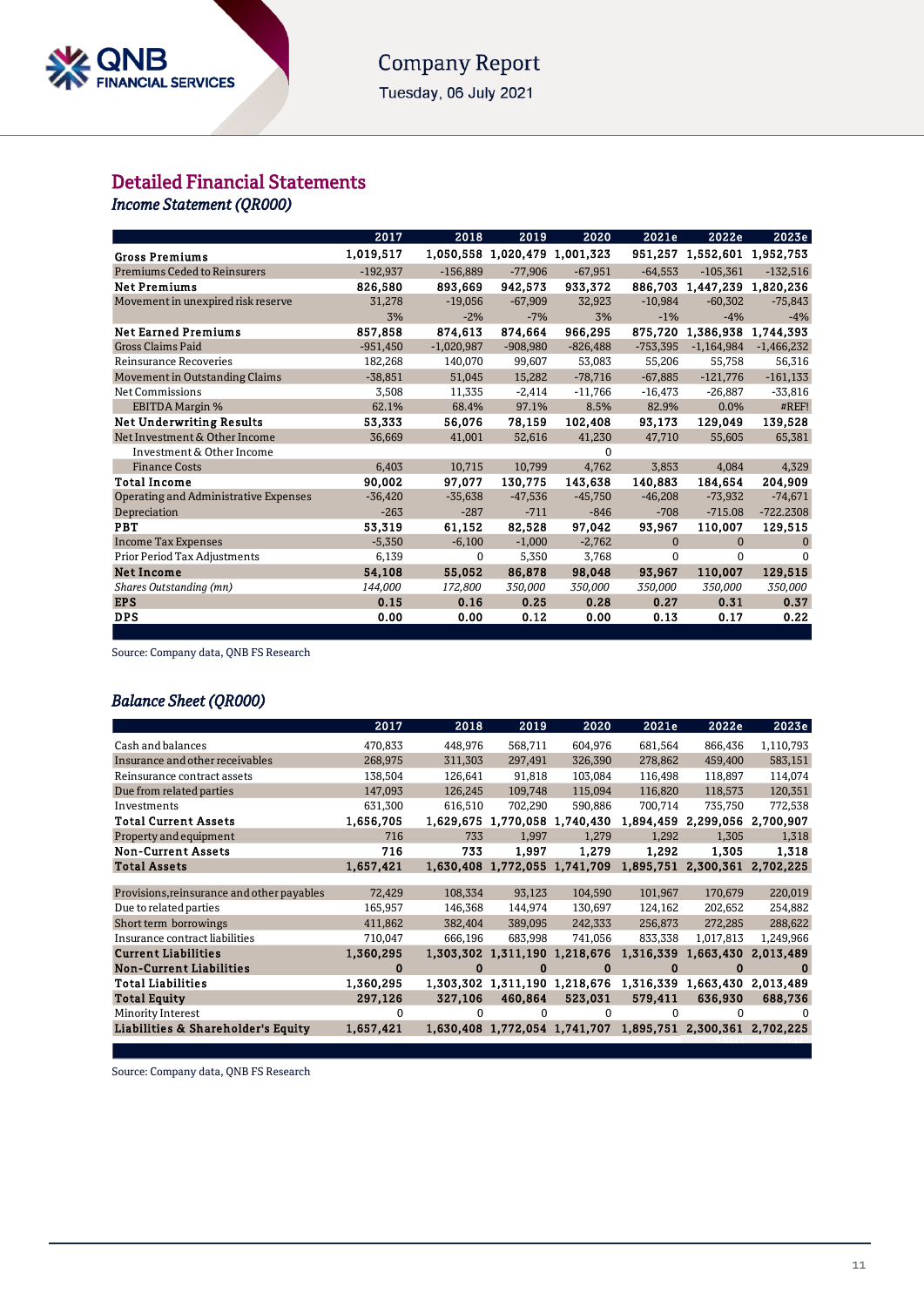

Tuesday, 06 July 2021

## Ratio Analysis

| <b>Key Metrics</b>                |           |           |         |         |           |         |            |
|-----------------------------------|-----------|-----------|---------|---------|-----------|---------|------------|
| <b>Particulars</b>                | 2017      | 2018      | 2019    | 2020    | 2021e     | 2022e   | 2023e      |
| <b>Growth Rates</b>               |           |           |         |         |           |         |            |
| <b>Gross Premiums</b>             | N/M       | 3.0%      | (2.9%)  | (1.9%)  | $(5.0\%)$ | 63.2%   | 25.8%      |
| PBT                               | N/M       | 14.7%     | 35.0%   | 17.6%   | (3.2%)    | 17.1%   | 17.7%      |
| PAT/EPS                           | N/M       | 1.7%      | 57.8%   | 12.9%   | (4.2%)    | 17.1%   | 17.7%      |
| <b>DPS</b>                        | N/M       | N/M       | N/M     | N/M     | N/M       | 28.8%   | 28.4%      |
| <b>Operating Ratios</b>           |           |           |         |         |           |         |            |
| <b>Underwriting Profit Margin</b> | 6.2%      | 6.4%      | 8.9%    | 10.6%   | 10.6%     | 9.3%    | 8.0%       |
| Loss Ratio                        | (94.2%)   | (94.9%)   | (90.8%) | (88.2%) | (87.5%)   | (88.8%) | $(90.1\%)$ |
| <b>Expense Ratio</b>              | $(4.3\%)$ | $(4.1\%)$ | (5.5%)  | (4.8%)  | (5.4%)    | (5.4%)  | (4.3%)     |
| <b>Net Acquisition Ratio</b>      | 0.4%      | 1.3%      | (0.3%)  | (1.2%)  | (1.9%)    | (1.9%)  | (1.9%)     |
| <b>Combined Ratio</b>             | (98.1%)   | (97.7%)   | (96.6%) | (94.2%) | (94.7%)   | (96.1%) | (96.3%)    |
| Net Profit Margin                 | 5.3%      | 5.2%      | 8.5%    | 9.8%    | 9.9%      | 7.1%    | 6.6%       |
| <b>Working Capital Ratios</b>     | 70        | 71        | 73      | 81      | 68        | 68      | 68         |
| Days Receivables                  | 96        | 108       | 106     | 119     | 107       | 108     | 109        |
| Payable Days                      | 26        | 38        | 33      | 38      | 39        | 40      | 41         |
| <b>Finance Ratios</b>             |           |           |         |         |           |         |            |
| Debt-Equity Ratio                 | 139%      | 117%      | 84%     | 46%     | 44%       | 43%     | 42%        |
| Net Debt-Equity Ratio             | $-232%$   | $-209%$   | $-191%$ | $-182%$ | $-194%$   | $-209%$ | $-232%$    |
| Net Debt-to-Capital               | $-97%$    | -96%      | $-104%$ | $-125%$ | $-135%$   | $-146%$ | $-163%$    |
| <b>Interest Coverage</b>          | 14.1      | 9.1       | 12.1    | 30.2    | 36.6      | 45.2    | 47.3       |
| <b>Return Ratios</b>              |           |           |         |         |           |         |            |
| ROIC                              | 7.6%      | 7.8%      | 10.2%   | 12.8%   | 11.2%     | 12.1%   | 13.3%      |
| <b>ROE</b>                        | 18.2%     | 16.8%     | 18.9%   | 18.7%   | 16.2%     | 17.3%   | 18.8%      |
| <b>ROA</b>                        | 3.3%      | 3.4%      | 4.9%    | 5.6%    | 5.0%      | 4.8%    | 4.8%       |
|                                   |           |           |         |         |           |         |            |
| <b>Valuation</b><br>P/E           | 31.7      | 31.2      | 19.7    | 17.5    | 18.3      | 15.6    | 13.2       |
| P/BV                              | 5.8       | 5.2       | 3.7     | 3.3     | 3.0       | 2.7     | 2.5        |
| Dividend Yield                    | N/A       | N/A       | 2.4%    | 0.0%    | 2.7%      | 3.5%    | 4.5%       |
|                                   |           |           |         |         |           |         |            |

Source: Company data, QNB FS Research